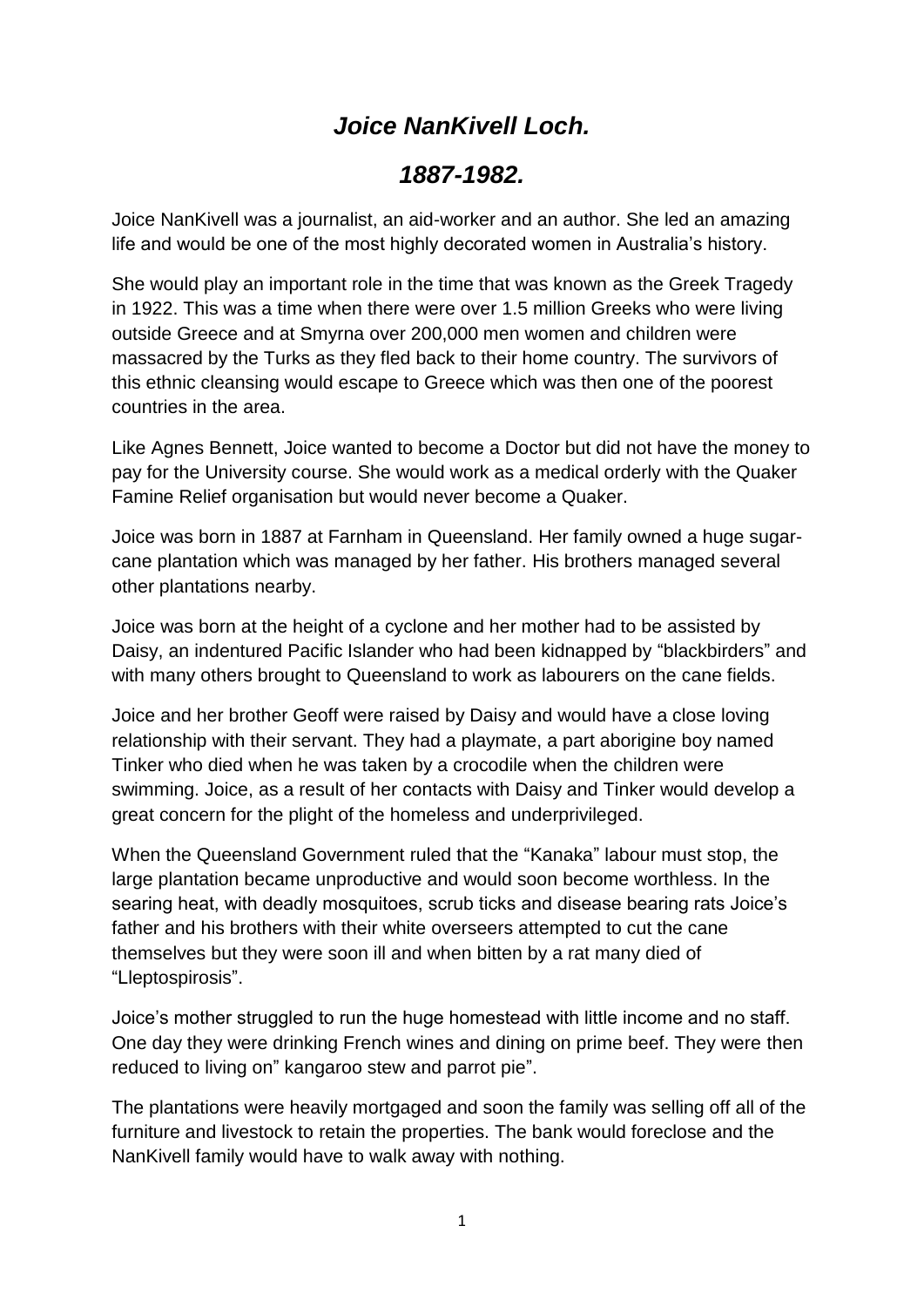Joice's father took a job on a sheep station in Gippsland and the family was to now live in a tin shed with a dirt floor. It had no running water or sanitation and was infested with mice and snakes. Joice had to grow up fast. She had to cook, clean, tend lambs, raise calves and look after shearers and farm workers.

The dream of a good education was gone forever.

During the Bank crash of the 1890's the farm went bust and once more the family was without work. Joice's father turned to drink and was soon unable to make a living. Her mother, worn out with work and worry, suffered from depression. Joice and brother Geoff found work as stockmen and were able to keep their family together.

Joice's uncle Harry was a Doctor and he came to visit and was called on to tend a young girl who lived nearby who needed emergency treatment. Uncle Harry decided to operate on the girl and had to use the kitchen table for the work. He asked Joice to assist and the operation was a success. Uncle Harry praised Joice for her work and gave her some medical books to study. Joice became good at sewing up wounded animals and would save the family the cost of many vet's fees.

Joice wrote a book "The Cobweb Ladder" and it was published but sales were few as the 1914-18 War was taking place.

Her brother Geoff, like many young Australians would enlist and die in the Great War. The family decided to sell their farm and Joice was now free to write and to have a life in the City. She found a job reviewing books for the Melbourne Sun Herald. She also found work as the Secretary to the Professor of Classics at Melbourne University and she was introduced to the world of Greek Classical History. It would give her a great yearning to go to Greece.

In 1916 Joice reviewed a book written by a Gallipoli hero, Sydney Loch . It was about the Dardanelles Campaign and would be a best seller. The two young people became good friends and it was not long before romance blossomed. In 1918, as the Great War ended, Joice and Sydney were married.

Joice's father did not approve of the marriage as he believed that there was no future in writing. Joice's mother was very pleased and told the newly- weds that they should go overseas and find a new life in the wider World. She gave Joice a small Australian flag which would always have pride of place wherever Joice would travel.

In London the couple were soon working on Fleet Street as journalists and were sent to Dublin to write about "The Troubles" there. There they were befriended by the Irish Literati who were supporters of the Sinn Fein who were supporting "Home Rule for Ireland". At this time Ireland was swarming with armed thugs, known as "The Black and Tan" who had been recruited by the British Government. Michael Collins and the IRA were busy planting bombs and many local people were being killed or maimed by these devices.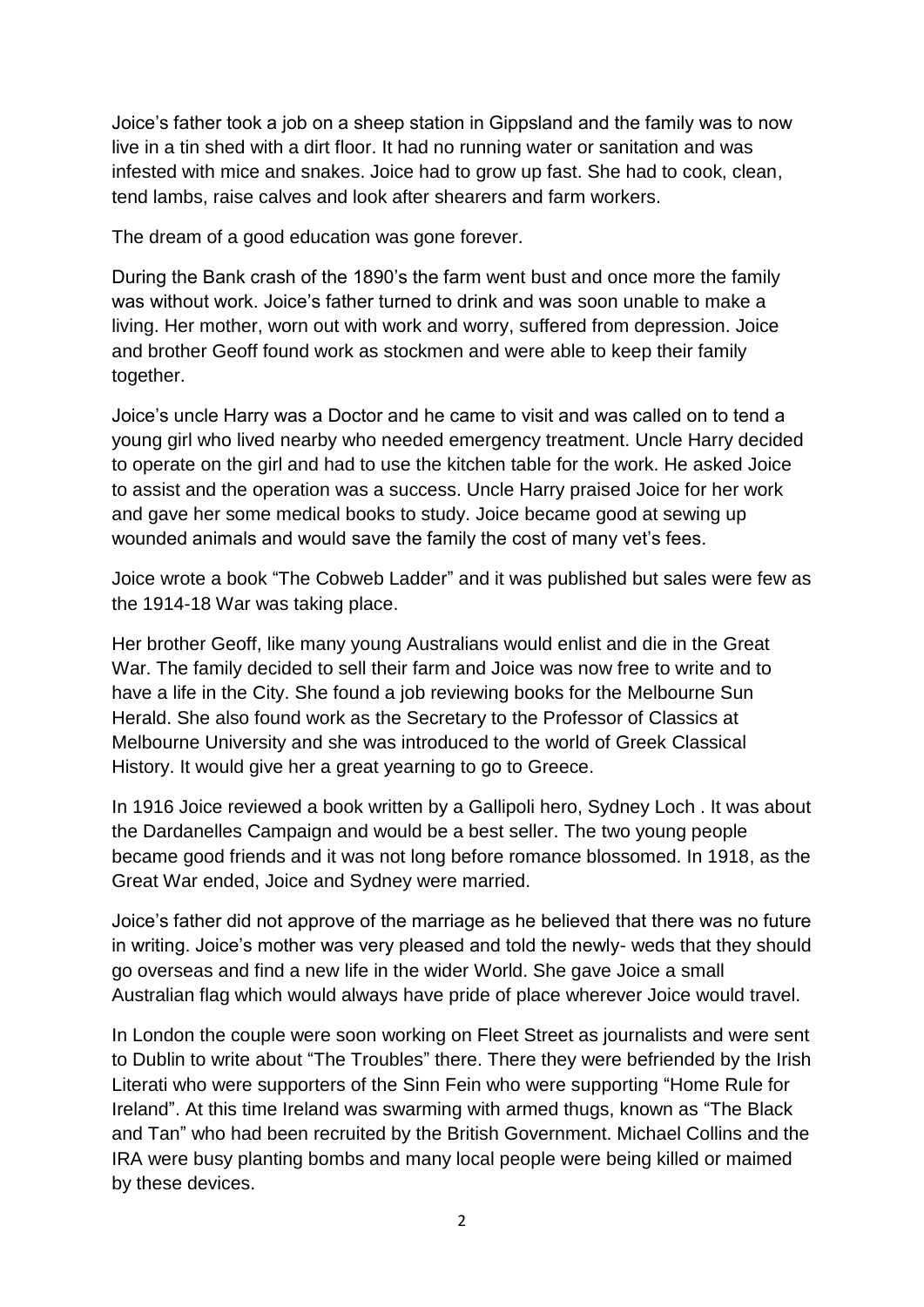Sydney and Joice would write their book, "Ireland in Travail" which they hoped would reflect the viewpoint from both sides. The Sinn Fein declared that Sydney was a British spy and when Michael Collins was murdered the Lochs decided that it was time to leave Ireland. They decided to head for Poland as the "Quaker Famine Relief Fund" was offering free train ride and free board and lodging for volunteers.

Eastern Poland had been devastated by Lenin's troops who had destroyed Polish and Ukrainian villages and killed most of the inhabitants. The refugees were dying of typhoid and malnutrition. Joice and Sydney and other Quakers were living in a railway carriage and every day they were besieged by bands of refugees who were starving and pleading for food. In a desperate attempt to raise money for food relief Joice wrote many articles to the British Press asking for urgent help. It was all in vain.

Sydney organised horse teams to plough the land and grow grain and this was one of the success stories of this terrible time. Sydney and Joice even went to Moscow to plead for assistance and had some success there.

President Pilsudshi was able to get the Polish Republic moving again and gradually the desperate times were put behind the struggling Nation. In gratitude for their valuable work Sydney and Joice were decorated by the Polish Prime Minister on behalf of the Polish Government.

Joice heard about the massacre of the Greeks at Smyrna and that there was a need for volunteers to help the 2 million refugees there. They finished their work in Poland by setting up an orphanage and a farm school for Polish children and they set off for Thessaloniki.

They were shocked to see the many thousands of Greek refugees who had escaped from Turkey with few possessions. Many had lived in Turkey all their lives and they only spoke Turkish.

Joice and Sydney lived at Thessaloniki at the "American Farm School" which was near the old Scottish Women's Hospital which had been established by Dr, Agnes Bennett in WW1. They were soon busy giving inoculations against typhoid and trying to feed the sick and the dying. The Lochs worked tirelessly for the refugees who were gradually rehoused in villages of concrete-block houses built by the poor Greek Government.

All this time Joice was busy writing articles for the British and the Australian Press.

At the village *of* Pirgos**,** which was dominated by a Byzantine Tower, the Lochs brought medicines and grain to help the people who were suffering there. The people in Pirgos were grateful for the help given and the Mayor offered the Lochs the use of the Tower at a very low rent. They decided that it would be a good place for them to settle down in as the Greek crisis was now almost over.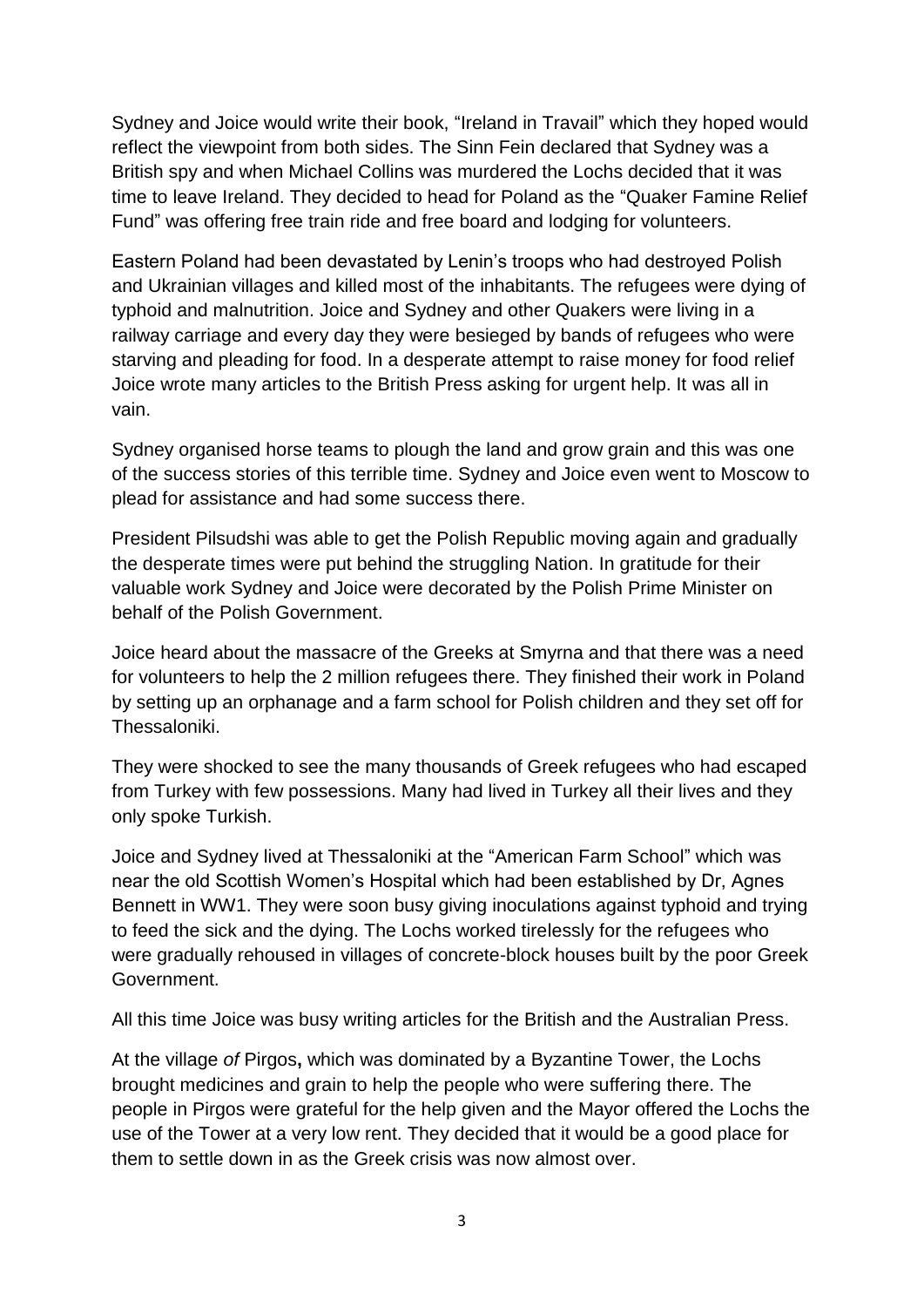The local people cleaned out the Tower and electricity was installed. The Lochs decided that they would live there and write books. It was not to be the life that Joice had anticipated. From the first day, the local villagers, who had never had any medical assistance, came to the door asking for help.

Joice discovered that there were several women in the village who could weave rugs but they did not have the money to buy a loom. So she went to Athens and purchased a loom and soon had many women making rugs. Joice would design these rugs and insisted that they use Byzantine rather than Turkish motifs. So the "Pirgos Women's Rug Weaving Coop" was born.

Joice would learn the art of rug weaving and dyeing the wool. During the years that followed Joice would sell many Pirgos rugs to people in Britain, America and Australia. Today these rugs are no longer made and they command very high prices from Art Collectors. The name Pirgos has also gone and the tourist town is now called Ouranoupolis.

In 1939, as the village was celebrating a wedding at which the Lochs were the honoured guests, Hitler invaded Poland.

Sydney was asked to head a new Quaker Relief Mission to Poland and Joice was appointed as head of the Friends Relief Mission in Bucharest in Rumania. Their task was to assist the thousands of Polish and Jewish people who were escaping from the Nazis.

Joice said goodbye to the wonderful friends in Greece and she packed her suitcase with her old typewriter, her medical books and her little Aussi flag and headed off into dander once again.

In Bucharest which was once a great city with wide streets, fashionable shops fine cafes and restaurants and fashionable women, was now a city of begging, starving people. Many Polish and Jewish refugees had been interned by King Carol who was anxious to please Hitler. Many men were fleeing to Britain and France to join the Free Polish Army.

Joice tried to arrange visas for the terrified women and children who were trying to escape without much success.

The British Government gave much needed assistance and the Lochs arranged for many desperate refugees to escape a dreadful fate at the hands of the Nazis, The pro-Nazi Rumanian Iron Guard was busy rounding up the Jewish refugees and sending them to concentration camps. They arrested high profile Jews and hung them on meat hooks for all to see.

Joice and Sydney were each decorated by King Carol for their services to Rumania. The King and his mistress, Magda Lupescu would also escape and go into exile in Portugal. It is believed that he took much of the Nation's gold reserves with him.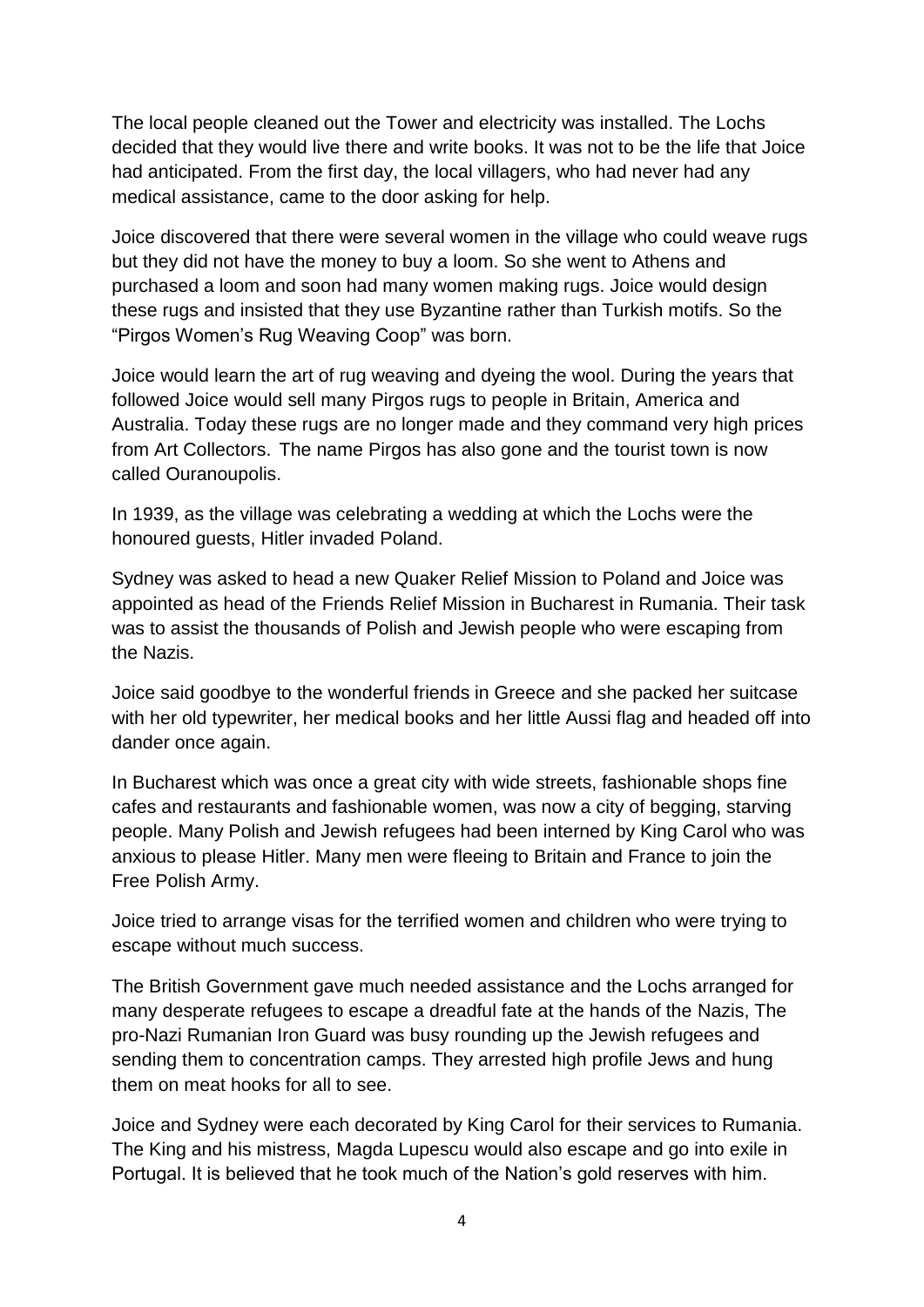The Lochs knew that they must get out of the Country and Sydney hired a river steamer and with a group of male Polish refugees, all on forged passports, escaped to Constantinople and freedom.

Joice took a large group of Jewish women and children by river steamer all the way to Palestine by way of Constantinople, and Cyprus. Her ship was attacked by German planes but was not badly damaged.

The Lochs managed to have 2,000 refugees escape from certain death at the hands of the Nazi forces.

This operation was named Operation Pied Piper and is well recorded in their book "Blue Ribbons, Bitter Bread" which is a story of great courage and compassion.

In the final years of WW2, the Lochs cared for thousands of Polish orphans whose parents had been murdered in Stalin's gulags**.** These Polish children were released when Britain started to give aid to Communist Russia.

Joice fought for her orphans to receive clothing, food, housing and schools. There are many people, today who say that they were saved by Joice Loch and her Camp of a Thousand Orphans.

At the end of WW2 the Lochs returned to their Tower in Greece and with the help of their friendly villagers they cleaned up their war damaged home and set about once again rebuilding the lives of the people who had suffered the horrors of the War.

Joice began to once again raise funds from Britain and Australia to start up the Rug Making business and soon the village was once again saved from starvation and despair.

The Greek Government awarded the Lochs another high decoration.

In 1955 Sydney Loch, aged 66, died. Joice lived on for another 27 years and would continue to love and care for the people of Pirgos. She bought exhibitions of the beautiful rugs to Australia which were well received and with the money she was able to bring a good supply of unpolluted water to her village. She also wrote several books and used the money from these to bring further benefits to the village.

At the grand age of 95, Joice Loch died in her beloved Tower home. This remarkable woman was mourned by hundreds of monks and villagers. Australian, British and American officials came to pay their Countries' respects. The Governor of Macedonia represented the Greek Government. A Greek Orthodox Bishop, who was also an Oxford Don, gave the Oration in which he named her;

"As one of the most significant women of the  $20<sup>th</sup>$ . Century".

Joice is buried beside her beloved husband in the small cemetery at Pirgos.